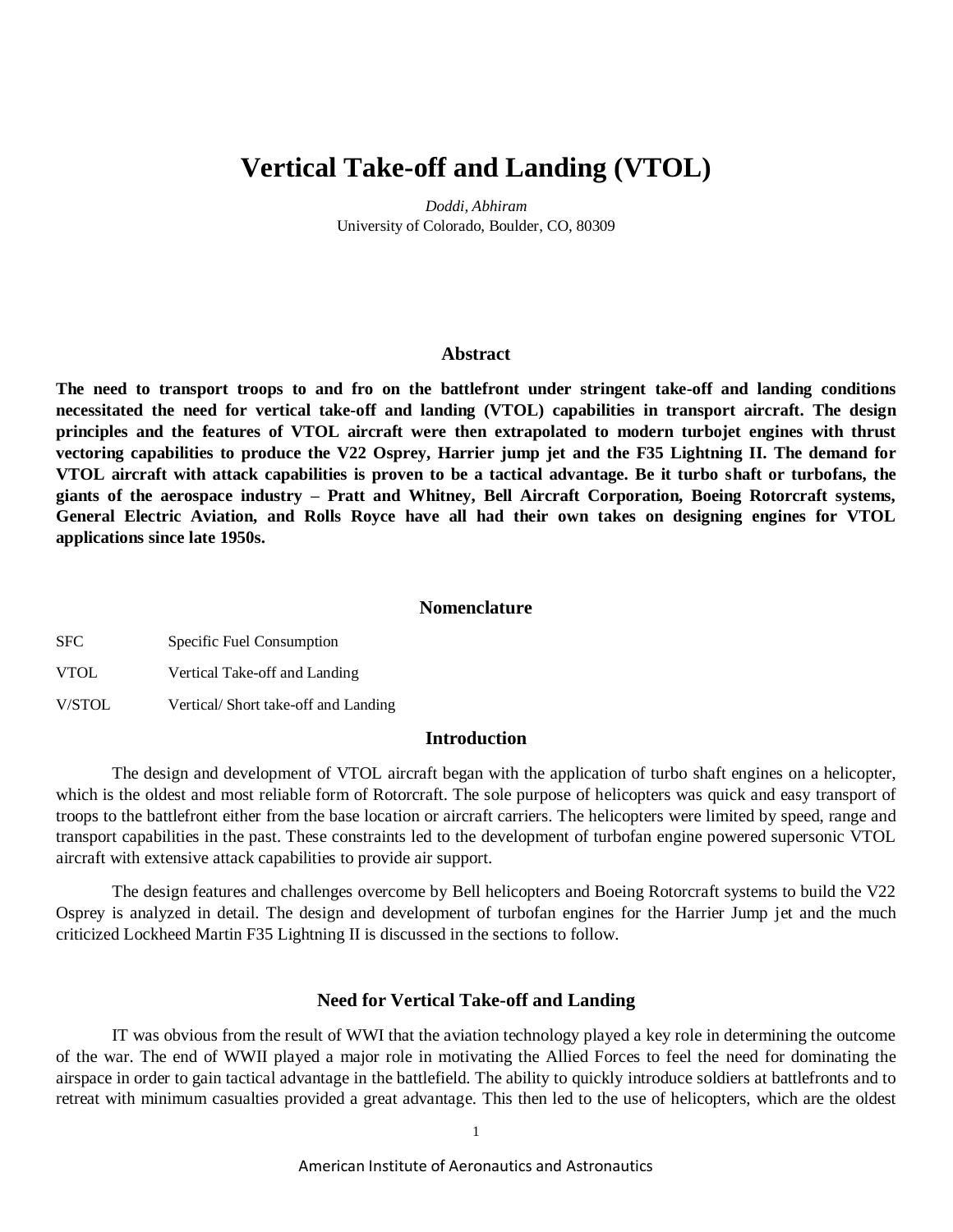form of VTOL aircraft in existence, as transport vehicles. The large yet efficient rotor blades of helicopters put a limitation on its speed, range, and altitude. The need to design a long range, high speed rotorcraft was paramount. This led to the development of V22 Osprey by a collaboration of Bell Aircraft Corporation and Boeing Rotorcraft systems in 1985.

Developed in the 1950s, with a total flight time of over 20 million hours, the Harrier Jump Jet is the first and the most successful VTOL aircraft in aviation history. The Harrier family formed an extensive attack force for the Royal Navy. The United States counterparts then began developing supersonic jets with short take-off and landing abilities and also vertical take-off technology in the recent past. The major players of this industry include McDonnell Douglas, Boeing aerospace, and Lockheed Martin among others.

# **Classification**

The VTOL technology is mainly classified based on the nature of requirement such as transport and air strike. The transport class aircraft with VTOL technology are mostly rotorcraft like Helicopters, Gyrodynes, tilt rotors and tilt wings, which use advanced turbo shaft engines. Recent developments in the rotorcraft field is on cyclogyo and heliogyro designs which have always been futuristic and out of grasp since their first prototypes. On the other hand, the attack jets which use VTOL technology primarily contain light weight, efficient turbofans augmented with power lift fans to initiate take off. The design principles on a turbo shaft engine on such aircraft are discussed in the sections to follow.

# **Design considerations**

The design principles and major constraints on engines powering a VTOL aircraft is classified based on the type of engine and its application in this section. This gives a chronological account of the developments in this technology. The VTOL technology gained popularity through various rotorcraft designs in the 1960's and evolved as the aerospace industry nurtured. Several configurations of rotorcraft have been developed and tested successfully in the past, namely, Helicopters, Autogyros, Gyrodynes, Cyclogyros, and Heliogyros. The success of rotorcraft with VTOL technology was followed by powered lift designs using turbo fan engines with auxiliary/ augmented lift fans.

#### **1. Helicopter:**

The design features of a helicopter is better understood by a thorough insight on its requirements. The primary requirements being, Horizontal stability, Vertical stability, Precessional stall, tail rotor stability, and rotor flutter among few other. The first and foremost requirement is of a high thrust to weight ratio which helps develop the required lift force for vertical take-off. The need for landing gear is thus eliminated. The high angular velocity of the rotor blades causes several planar and non-planar instabilities in pitch, yaw and roll. This places a direct constraint on the design of the turbo shaft engine, which drives it. A typical rotor on a helicopter operates at 450 rpm. A torque counteracting mechanism is most important to stabilize the aircraft in flight. The horizontal and vertical stabilizers are mounted on the mast to maintain the pitch and yaw stability. Hovering is a specialty of helicopters. This puts a constraint on the range. A light weight structure is also an important feature in the design. The most common challenge in designing a helicopter is that of Vibrations and noise. The vibrations and noise are reduced through several active and passive techniques like harmonic control, structure control response, and blade control. The vertical drag on a helicopter is a primary factor in determining the engine specifications. Most rotorcraft manufacturers design high speed gearbox for turbo shaft engines with a clean nacelle design to avoid precessional drag and stall.

# **2. Gyrodyne:**

Gyrodynes are also called compound helicopters which use the same technology as helicopters for vertical take-off and landing but have wings mounted with propellers on the fuselage to provide thrust. The design considerations are unique as the shaft power developed by the engine should drive the main rotor and two auxiliary propellers for thrust. Due to the unconventional design this type of a rotorcraft is unpopular for VTOL applications.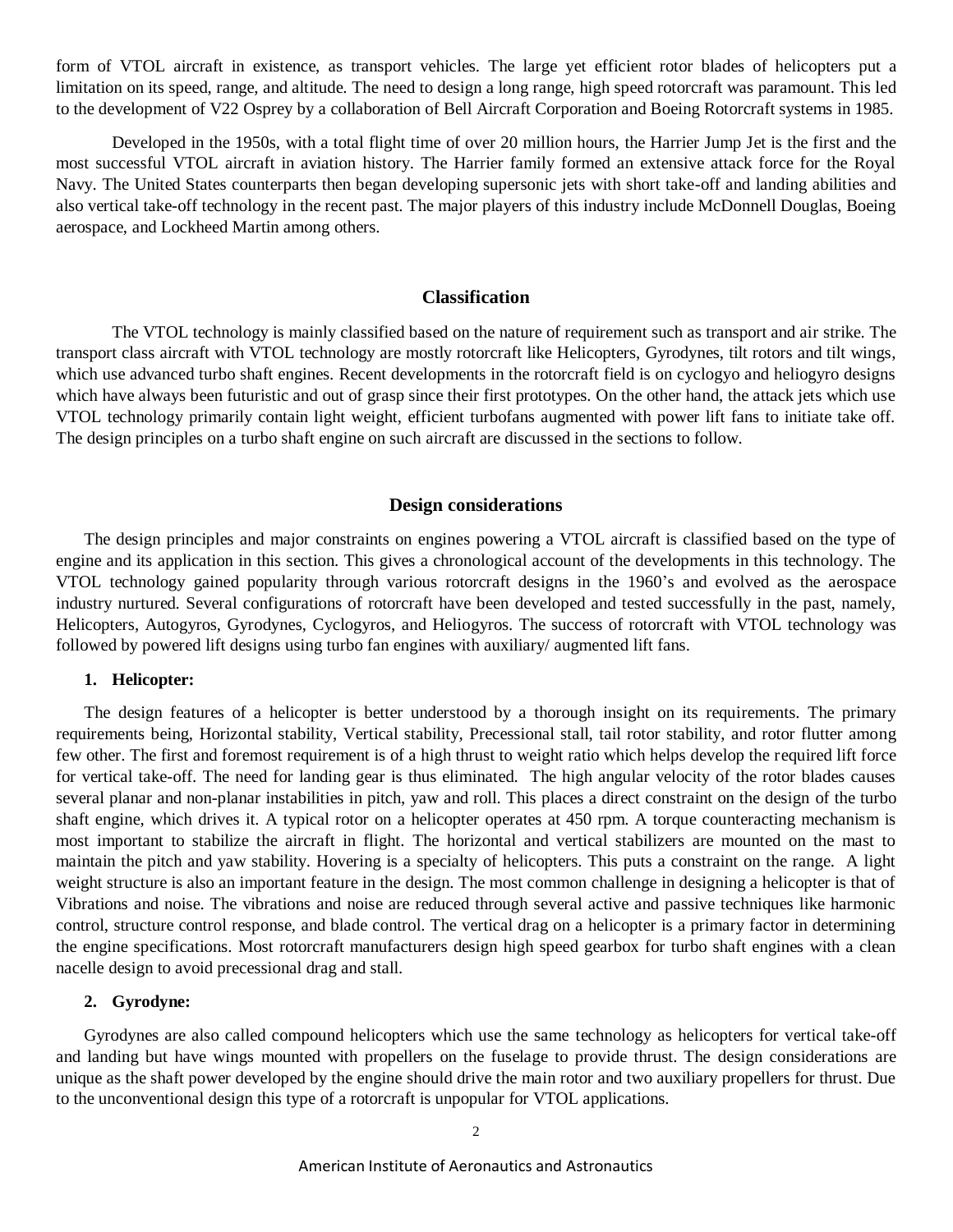### **3. Tiltrotor:**

The tilt rotor technology combines the advantages of the vertical take-off mechanism of a helicopter mounted on wings with a tilting mount for the rotors. This allows the rotor to be tilted beyond  $90^\circ$ . The introduction of this surpasses the limitations of helicopter design. The convertiplane design of a tilt rotor engine requires that the engines be tilted vertical for take-off and landing conditions. This calls for the engine assembly to be functioning in a vertical configuration. This is one of the major constraints on the engine. The thrust to weight ratio is extremely demanding of the engine. The gyroscopic precession at very high rotor speeds imparts tremendous loads on the engine shaft. These aircraft are mostly used in for military transport applications requiring very high payload capacities. These are some of the main constraints on such aircraft.

# **4. Powered lift:**

As the name suggests, a powered lift aircraft is mounted with an engine and a power lift fan to generate the thrust required for a stable take-off and landing. The inflight thrust requirements are met by an efficient turbofan engine with an afterburner design. The power lift fan with equal thrust capability is driven by bleeding power from the turbine. Auxiliary roll thrust mechanisms are used to stabilize the down force. During take-off the thrust from the jet is directed downwards to generate the lift force required. The nozzle configuration changes accordingly to accommodate for this requirement. The pneumatic controlled universal joints operating at extremely high temperatures of  $2,000^{\circ}$ C poses a major challenge in design for these aircraft. The propulsive power should still suffice a supersonic cruise and dash capabilities for such advanced jets.

# **Engine Specifications and applications:**

#### **Sikorsky UH-60 black hawk: GE T700 family**

The Black Hawk or more commonly known as the Hawk is a United States army tactical transport helicopter. This was brought in service in 1974 and forms a fleet of 4,000 since. Being branded as one of the most advanced transport aircraft the design and engine specifications are of great interest. The Black hawk is powered by a General Electric T700 family engines with a unit cost of \$900,000. The GE T700 is a direct drive turbo shaft engine with annular intake and a particle separator. The engine uses a combination of 5 axial compressor stages followed by a centrifugal compressor stage for high pressure stream requirements. It has a pressure ratio of 19 and a mass flow rate up to 6 kg/s. The engine has an inlet diameter of 16 inches and weighs about 250 kg. The two stage gas turbine has a max rotational speed of 44,700 rpm and a two stage power turbine driving the shaft through the gearbox. This engine has a specific fuel consumption of 0.47 which makes it very fuel efficient for long range transport. The GE T700 engine was tailor made for the UH-60 Black Hawk and the Apache Helicopter. The in ground thrust to weight ratio of the GE T700 engine is about 6.31 kW/kg, which suffices the thrust requirement. However the large rotor blades limits the maximum forward velocity to 400 km/h. The VTOL ability of a helicopter enables it to perform tasks that a fixed wing aircraft cannot. The Figures 1 and 2 show the UH-60 Black Hawk aircraft and the GE T700 engine.



3 **Figure 1:** Sikorsky UH-60 Black Hawk

American Institute of Aeronautics and Astronautics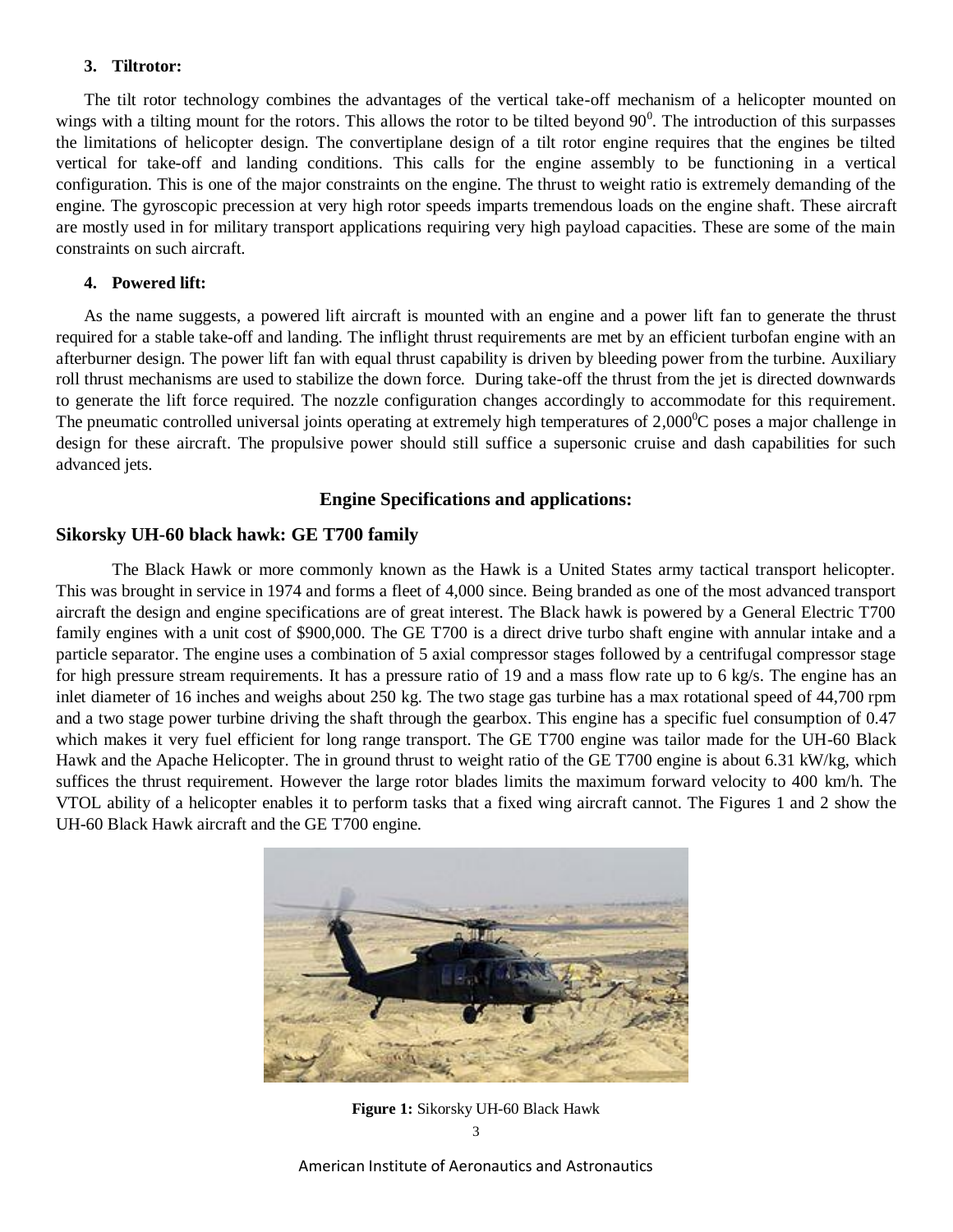

Figure 2: GE T700 engine

# **V22 Osprey – AE1107: Rolls Royce T406**

The world's first successful tilt rotor aircraft which has been in development for 25 years costing around \$35.6 billion reached production line in 1998 and first saw flight in 2007 in Iraq by the United States Marine Corps. The engine design is an amalgamation of turbo shaft and turboprop design. The major design considerations include that of the propeller/ rotor, tilt rotor mechanism, and the problem of precessional stall. The engine is mounted on the wing tips with a connecting drive shaft running through the fuselage allowing the aircraft to function normally even during one engine inoperative condition. The lift during take-off and landing is generated at full throttle setting of the engine in the rotor configuration just like a helicopter.

The thrust during cruise is achieved by tilting the rotor horizontal to keep it in a propeller configuration. The V22 osprey is powered by a Rolls Royce Allison T406 engine with a 14 stage axial compressor with variable inlet guide vanes for pressure ratio of 16.7 and an inlet mass flow rate of 16.1 kg/s. The engine uses a conventional annular combustor design. The turbine assembly consists of two stage single crystal bladed gas turbine followed by a two stage power turbine connecting the gearbox to the shaft assembly. It has a SFC of 0.426 SLS making it the most fuel efficient tilt rotor aircraft in history. The primary problem of tilt rotor mechanism was solved by replacing the tilt gear with the entire engine assembly rotation. This imposed on the engine other constraints like vertical operation and stability. The gyroscopic precessional load was problem was solved by connecting a drive shaft on stronger material, which alone handled the load. These are some of the many design considerations of the V22 Osprey.

The tilt rotor design enables the V22 osprey with a longer range, higher speed, higher altitude and better payload capacity. This is mainly because of the advancements in composite material technology which accounts for 43% mass reduction of the fuselage. However it comes with a few drawbacks like limited airplane mode speed and lower stall speeds. The new variants of V22 Osprey also provide light combat air support. Figures 3 and 4 show the V22 osprey and the RR Allison T406 engine.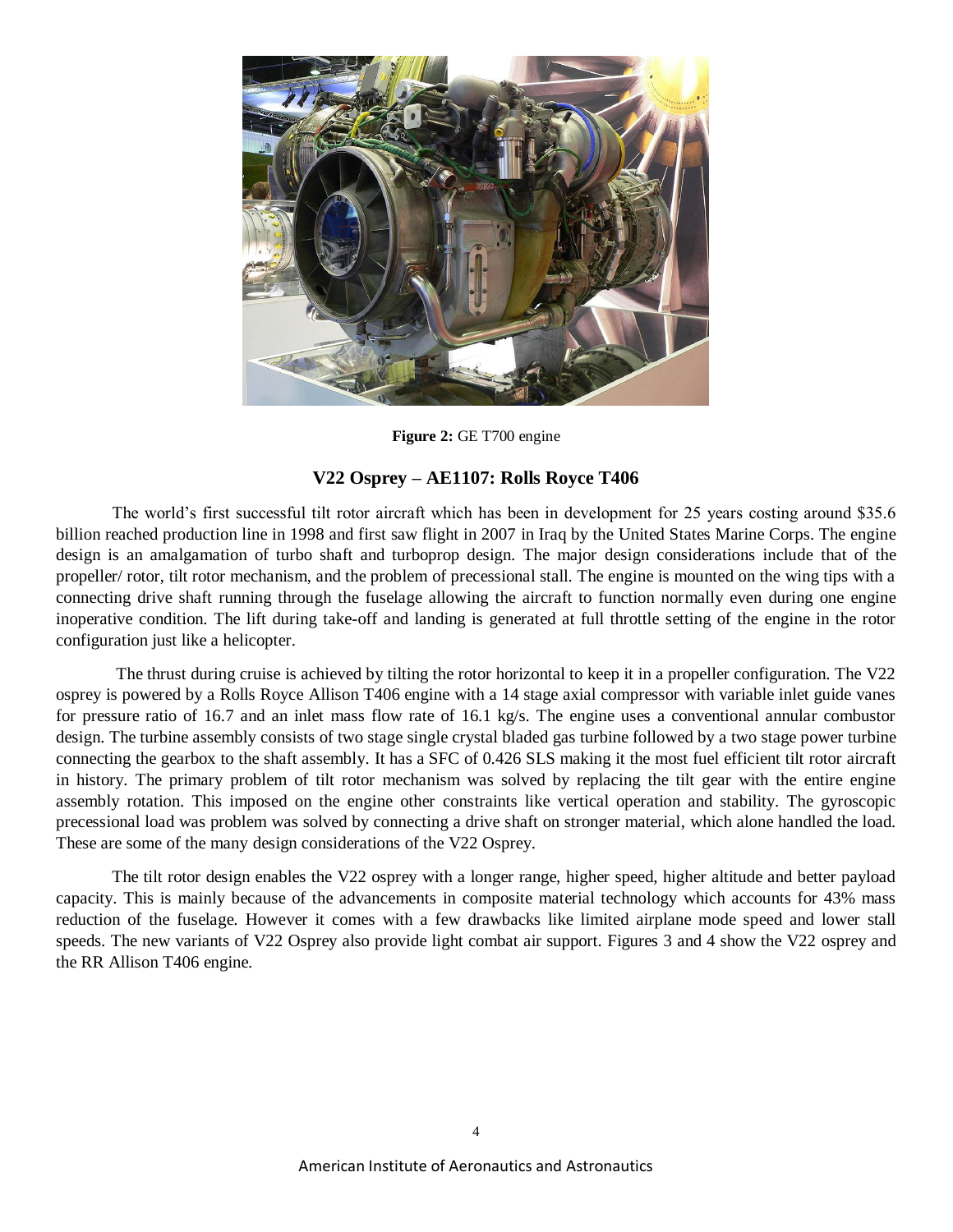

 **Figure 3:** Bell Boeing V22 Osprey AE1107



**Figure 4:** Rolls Royce Allison T406

# **Lockheed Martin F35 – Lightning II: Pratt and Whitney F135**

The latest of the VTOL technology i.e. the Lockheed m artin F35 is a supersonic fighter aircraft of the United States Joint Strike Force (JSF). With a development cost of over \$1.508 trillion and a unit cost up to \$120 million the F35 is easily the most expensive fighter aircraft development program in the history of military aviation. This fighter aircraft is powered by a Pratt and Whitney F135 turbofan engine with an afterburner and thrust vectoring nozzle weighing about 160 kg. Careful design, top of the line engine capabilities and multi cooling passage ways for blade cooling makes the engine one of the most complex designs ever built. The F35 is seen in 3 variants of F35A, F35B and the F35C. The PW F135 engine consists of multi rotor fan stages of 46" in diameter with guide vanes composed of hollow Organic Matrix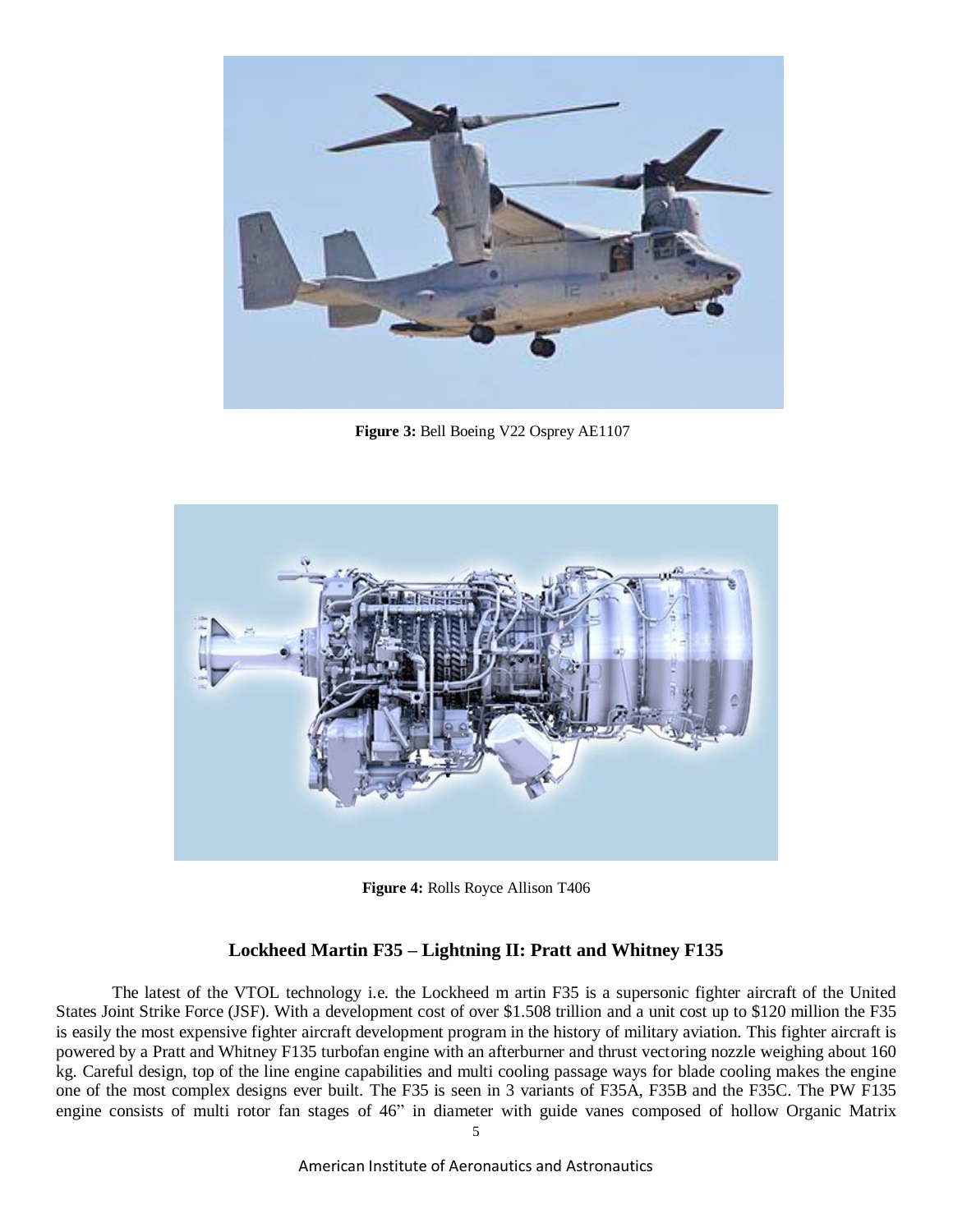Composites and the subsequent stages with Titanium Alloys for support. The low bypass ratio of 0.567 is compensated by a 6 stage high pressure compressor with internal cooling design. The overall pressure ratio of the compressor stages sums up to 35 for cruise and 20 for powered lift. The low Pressure turbine is composed of two stages with extreme power supply and a single stage high pressure turbine. The turbine blades operate at a turbine entry temperature of  $2,200^{\circ}$ C. This is a direct result of extracting high energy for thrust production from the combustion process. Additionally, to operate the aircraft in VTOL mode a power lift fan designed by Rolls Royce Power lift system. The F35A Lightning II is shown in Figure 5 along with the lift mechanism in Figure 6.



**Figure 5:** Lockheed Martin F35A



Figure 6: Figure showing thrust vectoring system, power lift fan, and roll posts

The RR lift fan is a two stage contra-rotating hollow titanium blisk fan of 1.3 m diameter capable of producing 80 kN thrust force. The roll posts provide roll stability during vertical take-off and landing applications. The lift itself is produced by the three bearing swivel module vectoring nozzle with a rotational angle of  $95^\circ$  in 2.5 seconds vectoring a force of 80 kN. The estimated mass of this engine is not listed but it was revealed that the initial mass exceeded the design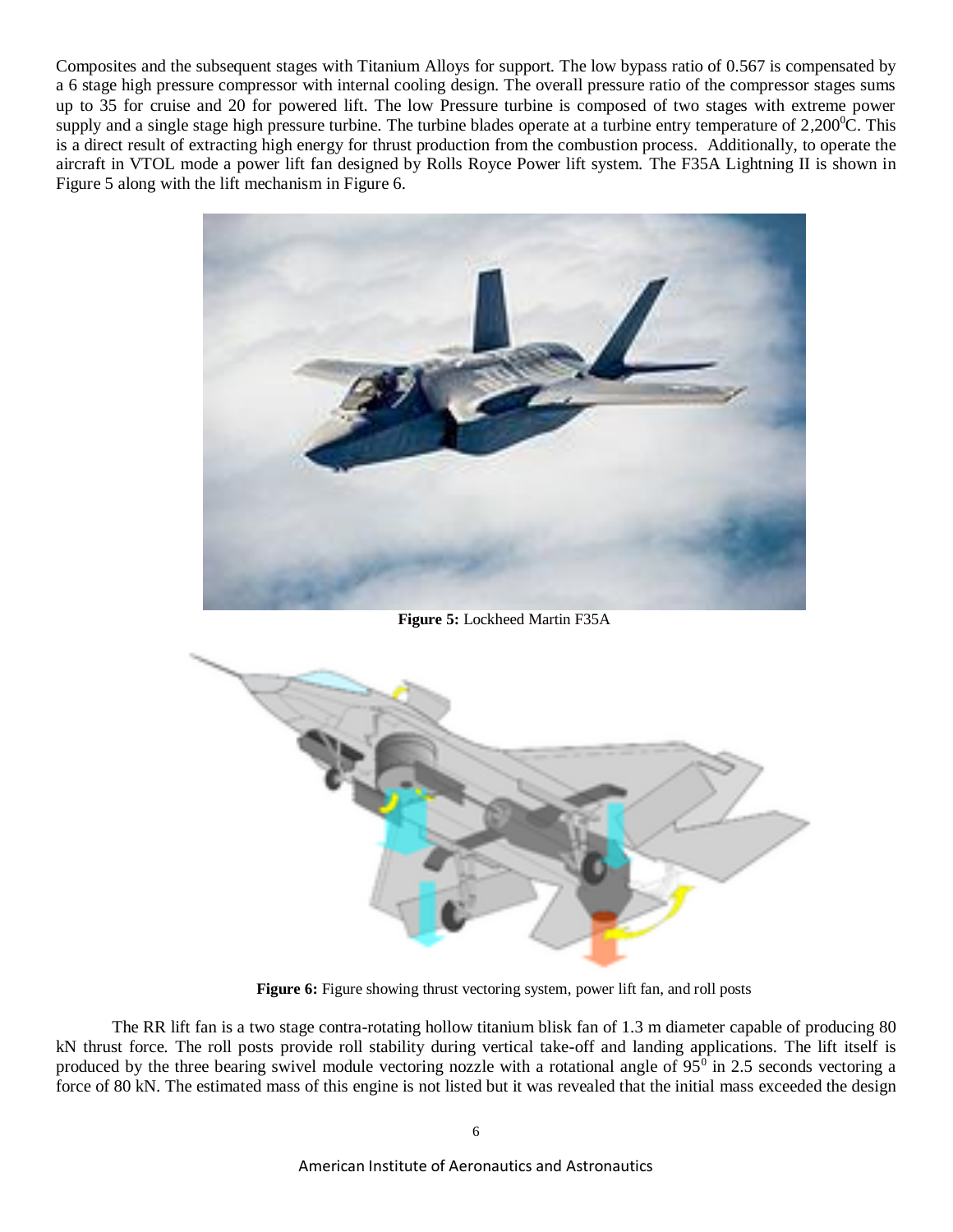mass by 363 kg in 2004 and later reduced to 4.5 kg in a span of 4 years. The PW F135 engine with the power cycle is shown in Figure 7.



**Figure 7:** PW F135 engine

The development program encountered several design hurdles of which the primary one was force balancing about the center of gravity this was overcome by advanced hollow casting processes and extensive use of organic matrix composites. The thrust vectoring nozzle is designed as a part of the airframe to reduce the mass of the bulky universal joints. The three bearing module is a Mollart universal joint built out of materials unknown to withstand temperatures up to 2,200 $^{\circ}$ C. The problem of transition from vertical take-off to cruise is achieved beautifully in the turbofan powered aircraft. This has to do with the swivel nozzle which ensures this smooth transition unlike the old Harrier Jump Jets. These are some of the design considerations of a turbo fan jet engine design for VTOL.

## **Advantages and Future developments**

The VTOL technology is a huge trade off in certain design constraints. In rotorcraft, this is compensated by reducing the empty weight to increase the payload/ passengers for transport whereas in jets this is counteracted by increasing the lift/ thrust and reducing the empty weight of the aircraft. The primary advantage being able to take-off from aircraft carriers and any stringent locations for covert operations. This helps reduce the risk of compromising missions by safe drop-off to the battle fronts rather than high altitude parasailing. These necessities have led to the development of the VTOL technology to the stage it is in.

The modern day helicopters are still limited in altitude and speed. The tilt rotor technology is set to solve this problem. It is not uncommon to witness news of new tilt rotor designs from time to time to replace business jets of the future. Bell helicopters and Augusta Westland have been developing technologies to make the tilt rotor aircraft a reality to the commercial sector. A figure showing the BA609 first made flight in the Paris Airshow in 2007 is shown below.